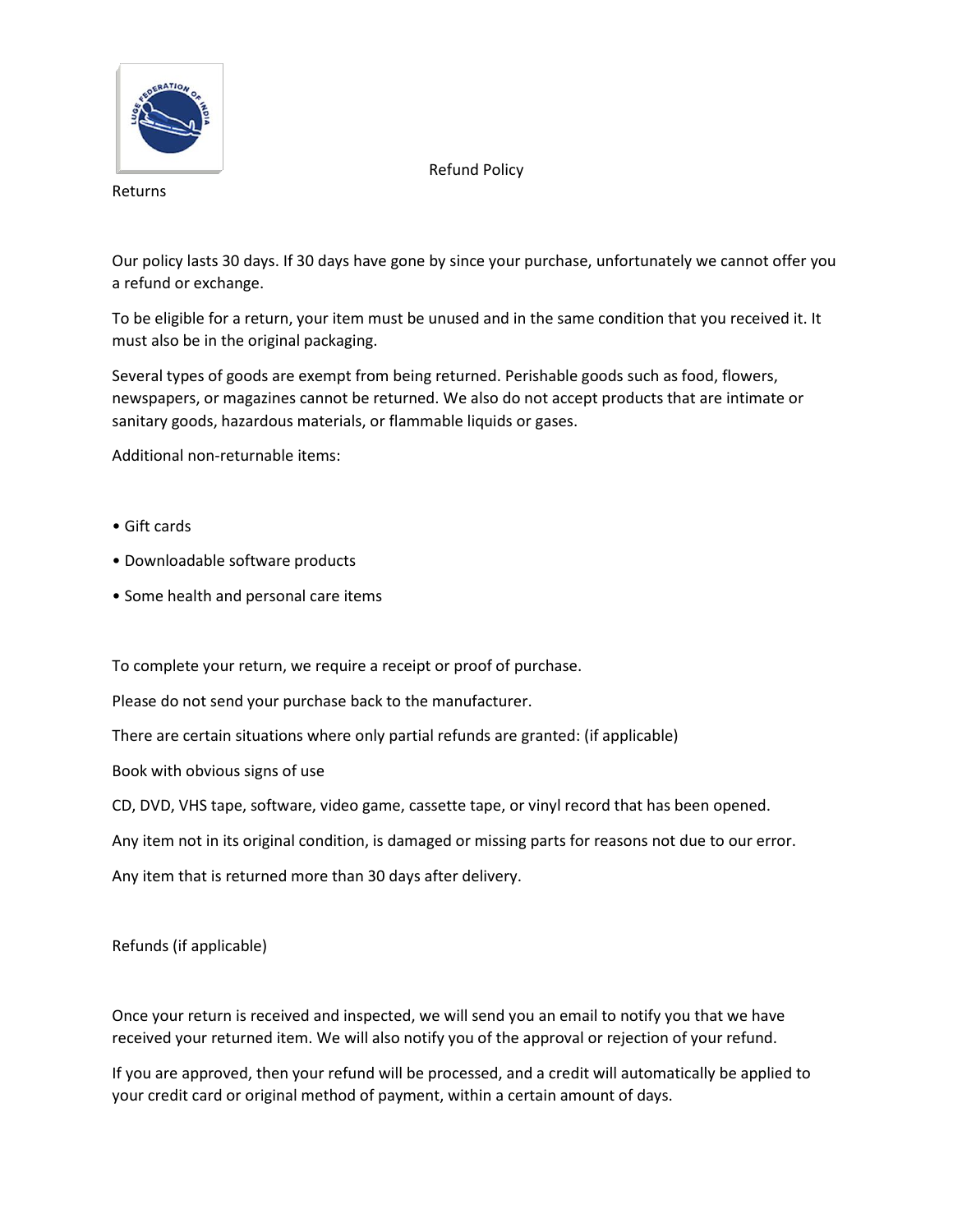

## Refund Policy

Late or missing refunds (if applicable)

If you have not received a refund yet, first check your bank account again.

Then contact your credit card company, it may take some time before your refund is officially posted.

Next contact your bank. There is often some processing time before a refund is posted.

If you've done all of this and you still have not received your refund yet, please contact us at contact@lugeindia.org.

Sale items (if applicable)

Only regular priced items may be refunded, unfortunately sale items cannot be refunded.

Exchanges (if applicable)

We only replace items if they are defective or damaged. If you need to exchange it for the same item, send us an email at contact@lugeindia.org and send your item to our office address mentioned on the website.

## **Gifts**

If the item was marked as a gift when purchased and shipped directly to you, you will receive a gift credit for the value of your return. Once the returned item is received, a gift certificate will be mailed to you.

If the item was not marked as a gift when purchased, or the gift giver had the order shipped to themselves to give to you later, we will send a refund to the gift giver, and he will find out about your return.

Shipping